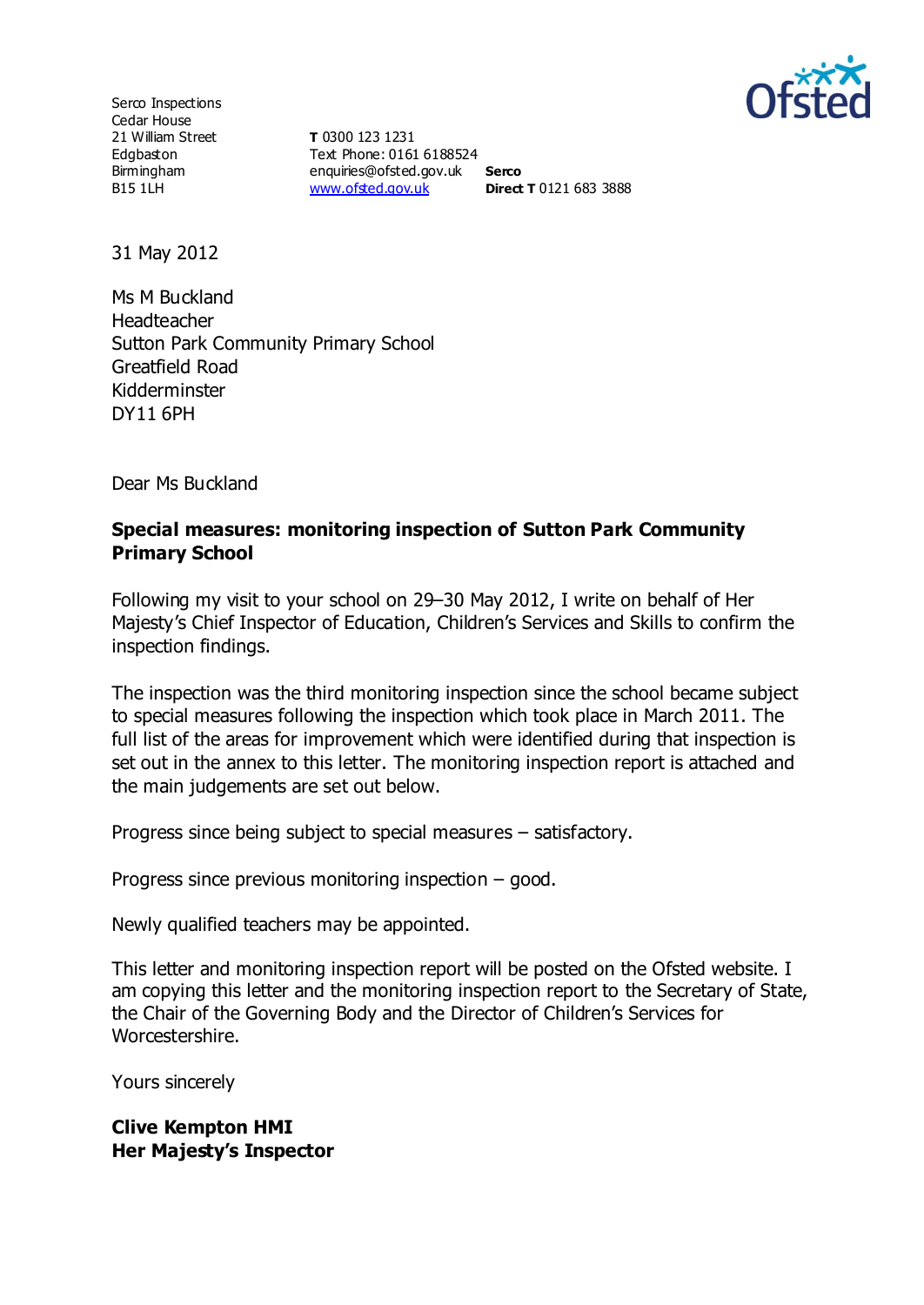

# **Annex**

### **The following areas were identified for improvement during the inspection which took place in March 2011**

- Raise attainment in English, mathematics and science across the school, including in the areas of learning in the Early Years Foundation Stage, by:
	- improving the quality of teaching and learning and raising teachers' expectations of what pupils can achieve
	- ensuring that assessment procedures give teachers the necessary information to make sure that lessons are challenging and matched closely to pupils' prior attainment
	- ensuring that the curriculum is modified effectively to meet the needs of all pupils and in particular those with special educational needs and/or disabilities and the growing number of those who speak English as an additional language
	- planning work that motivates and inspires pupils and promotes their enjoyment of learning.
- Improve procedures for the care, guidance and support of all pupils by:
	- taking a more rigorous approach to promoting regular attendance
	- ensuring that effective systems are in place to support and record the progress of pupils whose circumstances make them vulnerable
	- ensuring that pupils are prepared well for living in a multicultural United Kingdom.
- Improve leadership, management and governance by:
	- embedding ambition throughout the school, through introducing rigorous procedures for checking on pupils' attainment and progress, the quality of provision and planning effectively for school improvement
	- giving all leaders the training, time and resources they need to significantly improve the quality of teaching and learning
	- ensuring that systems to track pupils' progress in the Early Years Foundation Stage and in Key Stages 1 and 2 are based on accurate assessments and are used effectively by all teachers when planning lessons, to meet the needs of all pupils and raise attainment
	- ensuring that the governing body oversees the work of the school effectively and collects the necessary first-hand evidence to hold the school to account for what it achieves
	- ensuring, as a matter of urgency, that the school builds leadership capacity to enable staff to make a telling contribution to school improvement.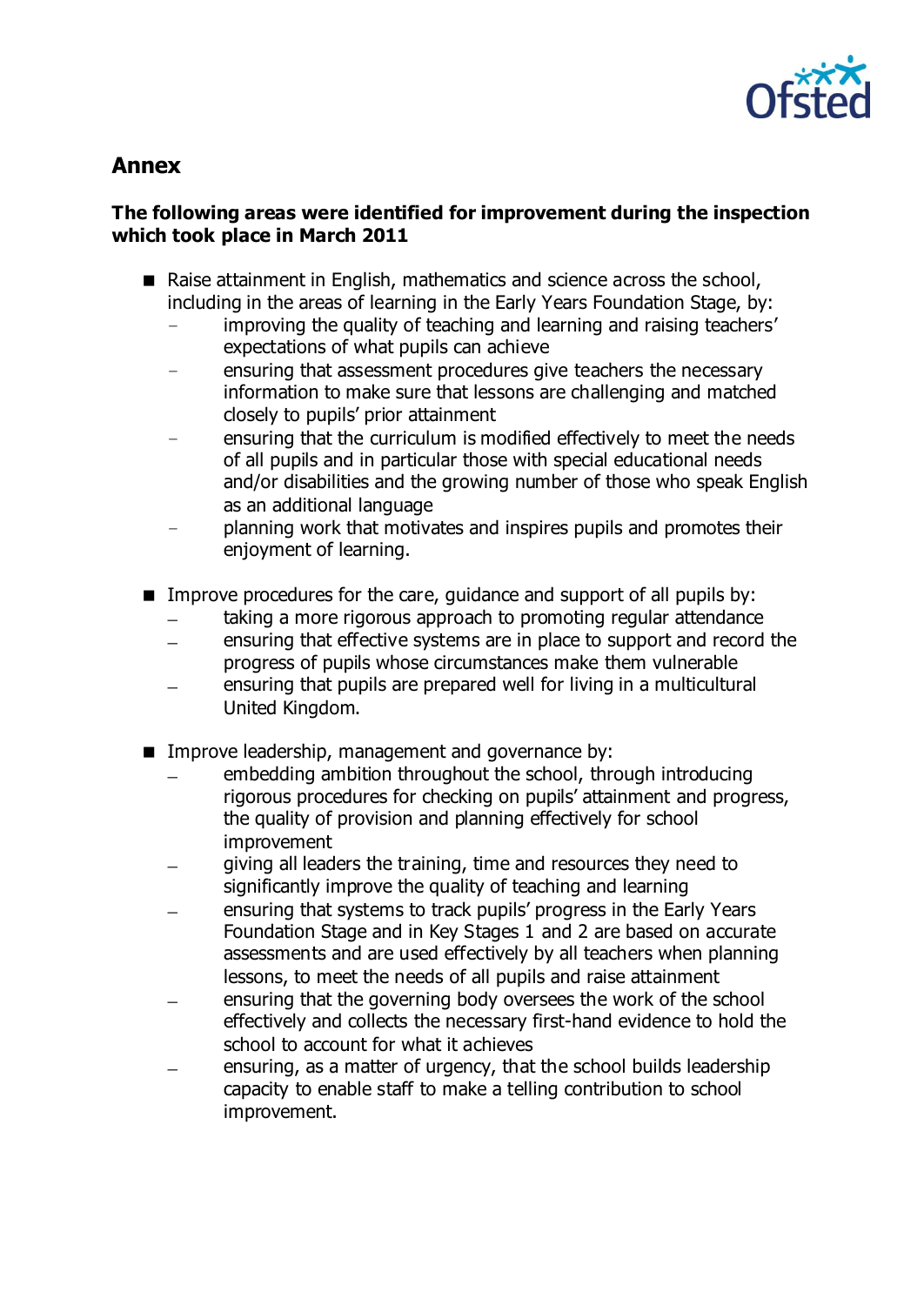

# **Special measures: monitoring of Sutton Park Community Primary School**

# **Report from the third monitoring inspection on 29–30 May 2012**

# **Evidence**

The inspector observed the school's work, scrutinised documents and met with the headteacher, middle leaders, the same group of parents seen at the last monitoring visit, a group of five Year 6 pupils, the Chair of the Governing Body, and a representative from the local authority. Two children were heard reading to the inspector, one from Year 2 and one from Year 6. Behaviour was observed in lessons and on the playground. Twelve lessons were observed, taught by 12 of the thirteen teachers in the school. The procedures for safeguarding pupils were also checked and found to meet requirements. Some inspection activities were curtailed on the second day of the monitoring visit due to an electricity failure, and parents were requested not to bring their children to school until the afternoon session.

# **Context**

Since the last visit, there have been further staffing changes, although far fewer than in the past. Staffing is becoming more stable. A new teacher has been appointed to the mainstream autism base and a newly qualified teacher to Year 3. The secondment of an advanced skills teacher to the Reception Year has been extended. The seconded deputy headteacher has secured a headship post to begin in September 2012 and a new permanent deputy headteacher has been appointed to replace him. The mathematics coordinator has decided to resign with effect from the end of the summer term 2012. No pupils have left the school and two have joined since the last visit.

# **Achievement of pupils at the school**

Pupils join the Nursery with attainment below that expected for their age. Accurate school data now clearly shows that, year on year, as they move through the school, the attainment gap between pupils at Sutton Park and national expectations is closing rapidly. The school is improving quickly. Attainment remains below the national average in most classes, except Year 6, where, for the first time, it is expected that the pupils will attain above the national average in the English and mathematics tests. The school is expected to meet the government floor targets, which are the minimum expectations for attainment and progress. Progress in mathematics and English has accelerated rapidly in most classes since the last visit. This is due to:

- **n** improved teaching quality
- **a** a greater understanding by teachers of pupil progress data
- more regular assessment and marking of pupil's work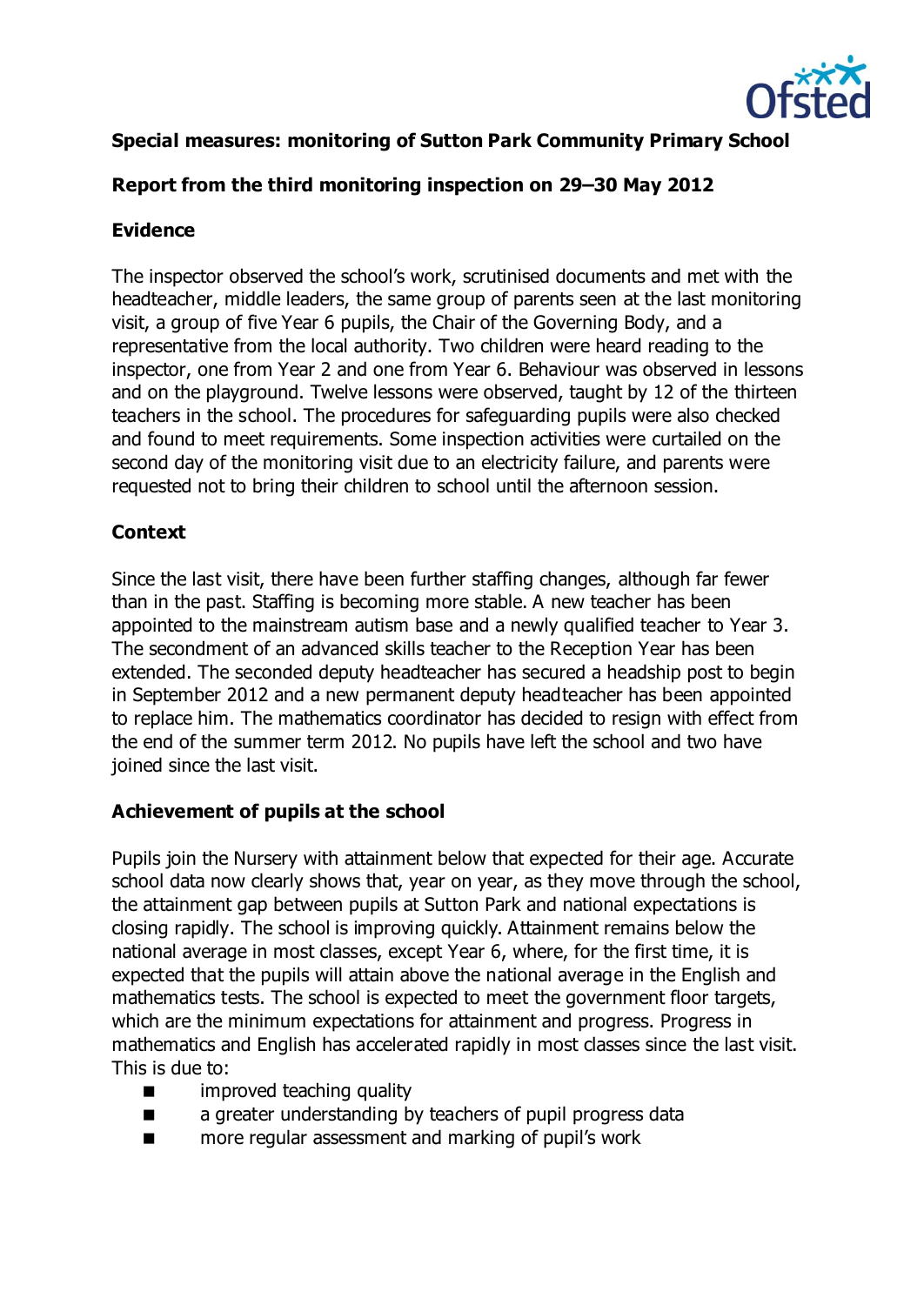

- **EXECUTE:** teachers planning more appropriate work to meet the needs of the wide range of abilities in their class
- **net in the interest in the expectations of pupil outcomes in all lessons.**

Inconsistencies and inaccuracies in teacher assessments have been identified and rectified since the last visit. Current school data has accurately identified weaknesses in Years 3 and 4 with writing and across the school with place value in mathematics. Appropriate interventions have followed to enable pupils to catch up. Girls, and disabled pupils and those with special educational needs, continue to make better progress than the boys and those known to be eligible for free school meals. Raising attainment in science has not been a priority for improvement for the school since the last visit so, as before, there is insufficient evidence to be able to report progress.

Pupils have made faster progress in mathematics due to an enhanced use of subject vocabulary and more individual support for teachers to help them accurately assess pupils' work. Pupils are now more confident in their use and understanding of mathematics vocabulary. Identified pupils in Years 2 and 3 follow a very successful intervention programme. Individual pupils have made as much as 21 months progress during the four month period of the programme, where mathematics concepts are re-visited and consolidated. Discussion with a group of Year 6 pupils also demonstrated greater understanding of key mathematics concepts. They are able to multiply, divide, subtract and add numbers with much more confidence. Regular spelling tests continue in English for all classes and there is clear evidence among Year 6 pupils in spelling more complex words, for example some that have silent sounding letters. Pupils report that lessons are now more interesting and challenging and that they look forward to coming to school each day. Reading skills have also improved. The weakest readers now read with much greater confidence and more fluency. The books they are reading are appropriate for their age and stage of development.

Another reason for the faster progress in all classes is that the curriculum across the school has developed and improved. Topics are more interlinked and exciting. In the Early Years Foundation Stage, topics are planned with purposeful activities both inside and increasingly outside the classroom; some children working with the teacher and some learning independently. For example, building bug dens out of scrap pieces of wood or larger dens, helped by enthusiastic teaching assistants. During this monitoring visit, pupils in Years 3 and 4 were fully engaged in a 'Titanic Day' where they were dressed up as passengers on the fateful cruise liner. With the teacher dressed as a judge, they used persuasive language to apportion blame for the ship's sinking. Year 6 pupils were off-site for some of the day, engaged in a young citizen challenge, working with personnel from the emergency services.

Progress since the last monitoring inspection on the areas for improvement: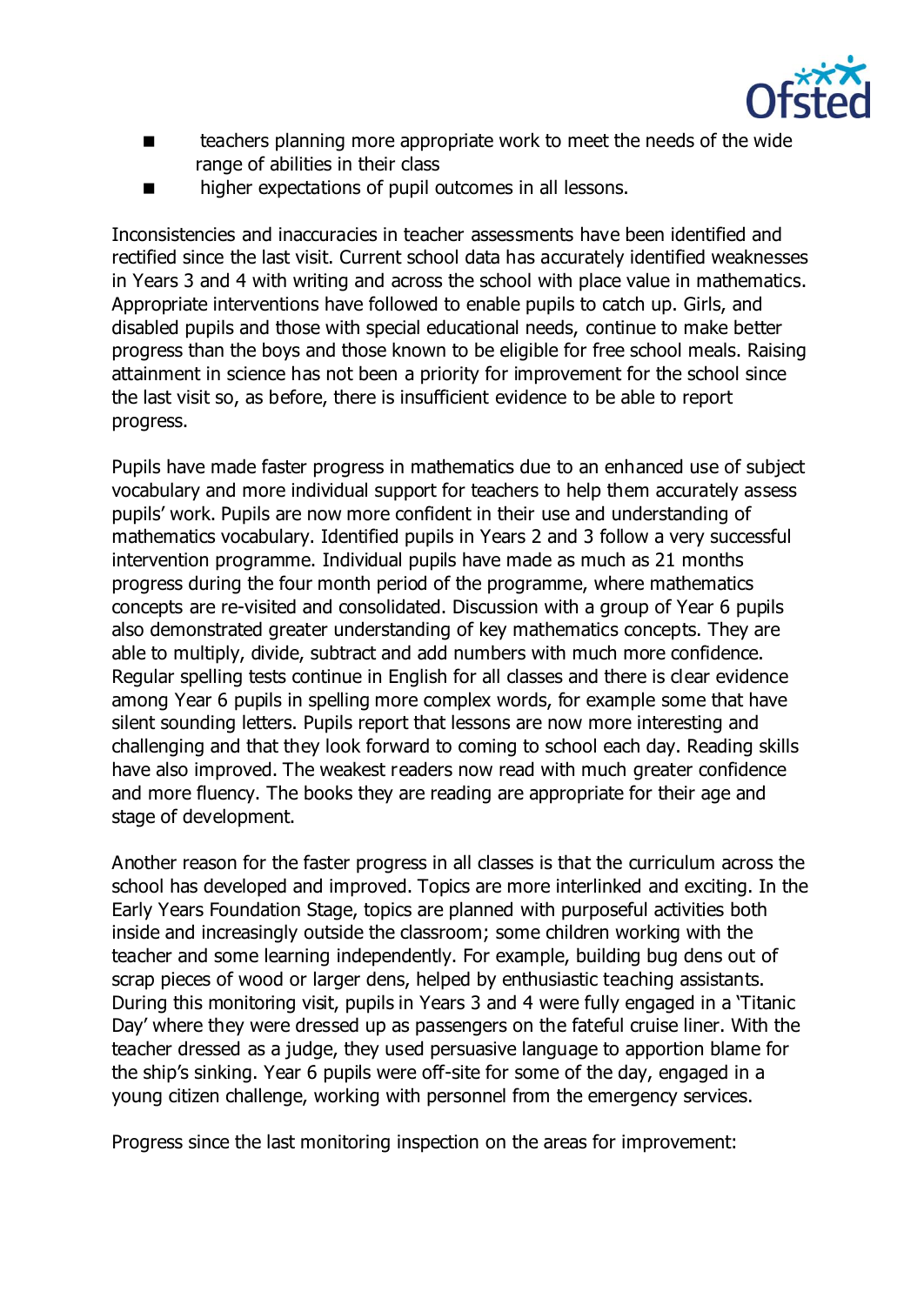

 raise attainment in English, mathematics and science across the school, including in the areas of learning in the early Years Foundation Stage – good.

### **The quality of teaching**

Teaching quality and consistency have improved since the last visit, when half the lessons were judged to be good or better. A recent review by the local authority earlier in May 2012, judged that 90% were good or better. On this monitoring visit, where all teachers, with the exception of one part-time member of staff, were jointly observed with a member of the school's senior management team, 50% were judged to be good or better, similar to the previous monitoring visit. However, data evidence of the increased pupil progress, discussion with pupils, and the quality of work in pupils' books, suggest that teaching quality is improving. This is due to a shared determination to improve teaching, a stronger ethos of learning throughout the school and greater consistency between classes. In all lessons, relationships between teachers and pupils are strong. In the best lessons, pupils are challenged to find out things for themselves and are totally engaged in their learning. They take pride in their work and know they are making progress. In the less successful lessons, the learning intentions are not clear enough and there are some missed opportunities for learning. The pace of learning is too slow and teachers do not create enough opportunities to pull the class together to check that all pupils understand the work and have made progress with their learning.

Procedures for the care, guidance and support for all pupils have improved due to much more appropriate planning by all teachers to ensure that the work takes account of the full range of abilities in their class. Sutton Park is an inclusive school. For example, work is now carefully designed to meet the needs of the pupils and their inclusion into classes from the mainstream autism base. The accurate assessments made by the special educational needs coordinator ensures that all teachers are fully aware of the needs of individual pupils and plan accordingly. As a result, disabled pupils and those with special educational needs make similar progress to their peers, taking account of their lower starting points. Children in the mainstream language unit and those in the Wyre Forest Nursery language unit make similar progress to their peers due to the skilful teaching they receive. On this visit, children from the language units were much more confident to talk to HMI and excited to share their work, using longer sentences and greater clarity in their speech.

The culture of poor attendance and condoned absence by parents and carers is changing in the school. Attendance has sustained its broadly similar trend since the last visit. Current whole-school attendance measured from September 2011 is 94.9%, in line with the national average. At the last visit, attendance was judged to be above the national average. Attendance figures hover around this average/above average point due to the erratic attendance of a very few families known to and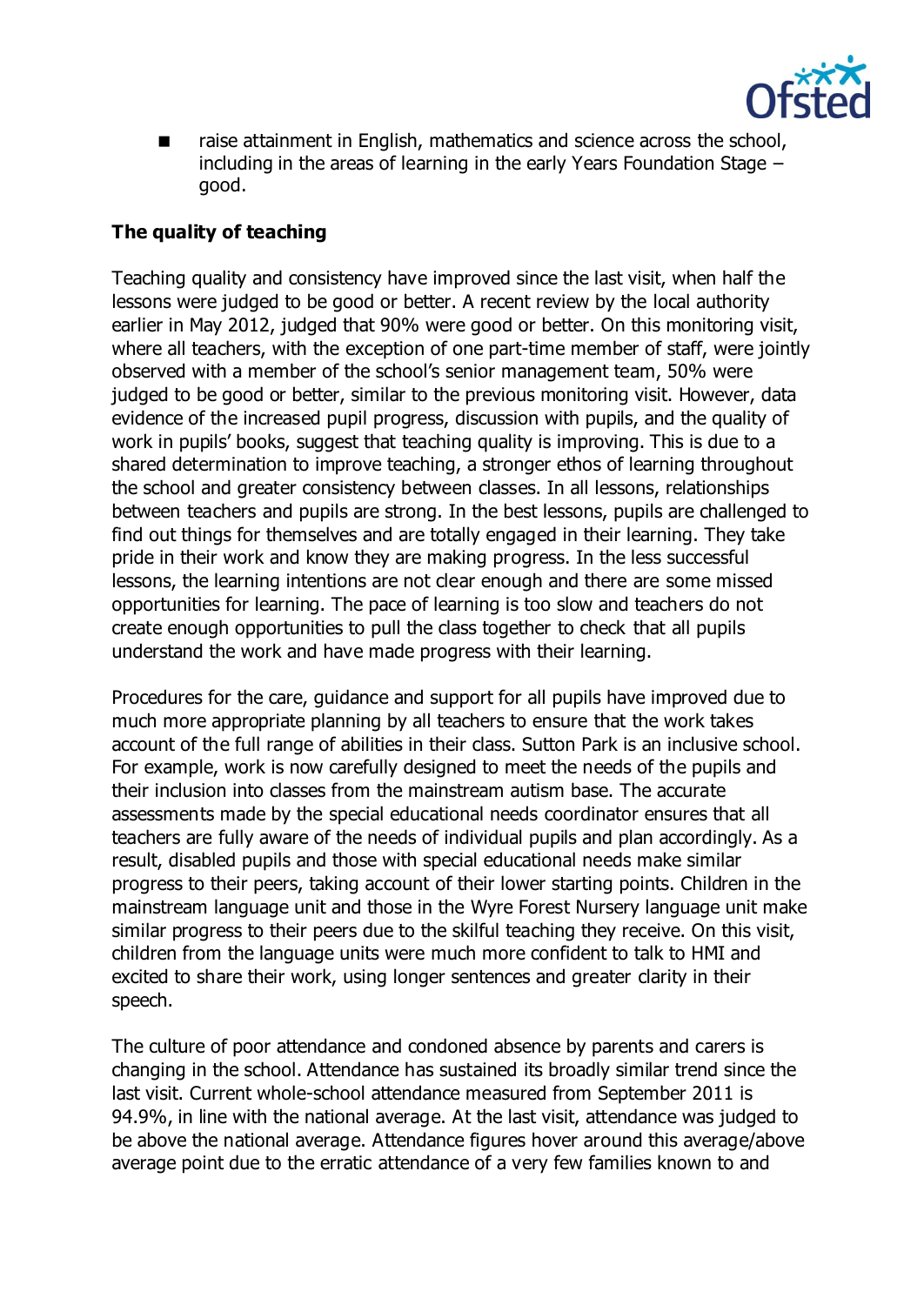

supported by the school. The deputy headteacher works proactively with these families to explain the negative impact of poor attendance on attainment and their child's future life chances. It is a credit to his work that the number of persistent absentees and those who are regularly late for school continues to fall. More pupils now want to come to school. Good attendance is celebrated. Fourteen pupils have 100% attendance since the start of September 2011.

Progress since the last monitoring inspection on the areas for improvement:

 $\blacksquare$  improve procedures for the care, quidance and support of all pupils – satisfactory

### **Behaviour and safety of pupils**

Behaviour in lessons is good. Outside, pupils play well with each other and individuals from the autism base and the language unit are appropriately integrated into play activities when it is considered they are able to cope with the larger number of children. The more stable staffing in the school has resulted in pupils being more settled due to the greater consistency of staff expectations of behaviour across the school. The school is a safer place now for all pupils. There have been no fixed-term or permanent exclusions since the last monitoring visit. Good liaison has already been established with the local secondary school to ensure that those pupils who may require additional support to settle in their new school have been identified. Strategies are in place for their transition in September.

### **The quality of leadership in and management of the school**

The ambitious drive and high expectations of the headteacher, well-supported by the seconded deputy headteacher, has been successful in accelerating pupil progress and raising staff morale. There remain pockets of good middle leadership, although inconsistencies are currently hampering more rapid and consistent progress across the school. Leadership of English and special educational needs remains strong. Mathematics has had a history of more fragile leadership which still remains unresolved, despite individual pieces of good development, for example the progression document of mathematical skills throughout the school. The newly appointed deputy headteacher taking up post in September 2012 is due to lead on this important area.

Other key roles have stabilised since the last visit, including the lead teacher of the mainstream autism base, which is now filled by a highly-skilled full-time teacher. Within the Early Years Foundation Stage, the leadership by a seconded advanced skills teacher has now been extended for a further two years. This has provided a clearer balance of the Early Years Foundation Stage curriculum to ensure that children develop the essential skills required to be able to make a smooth transition